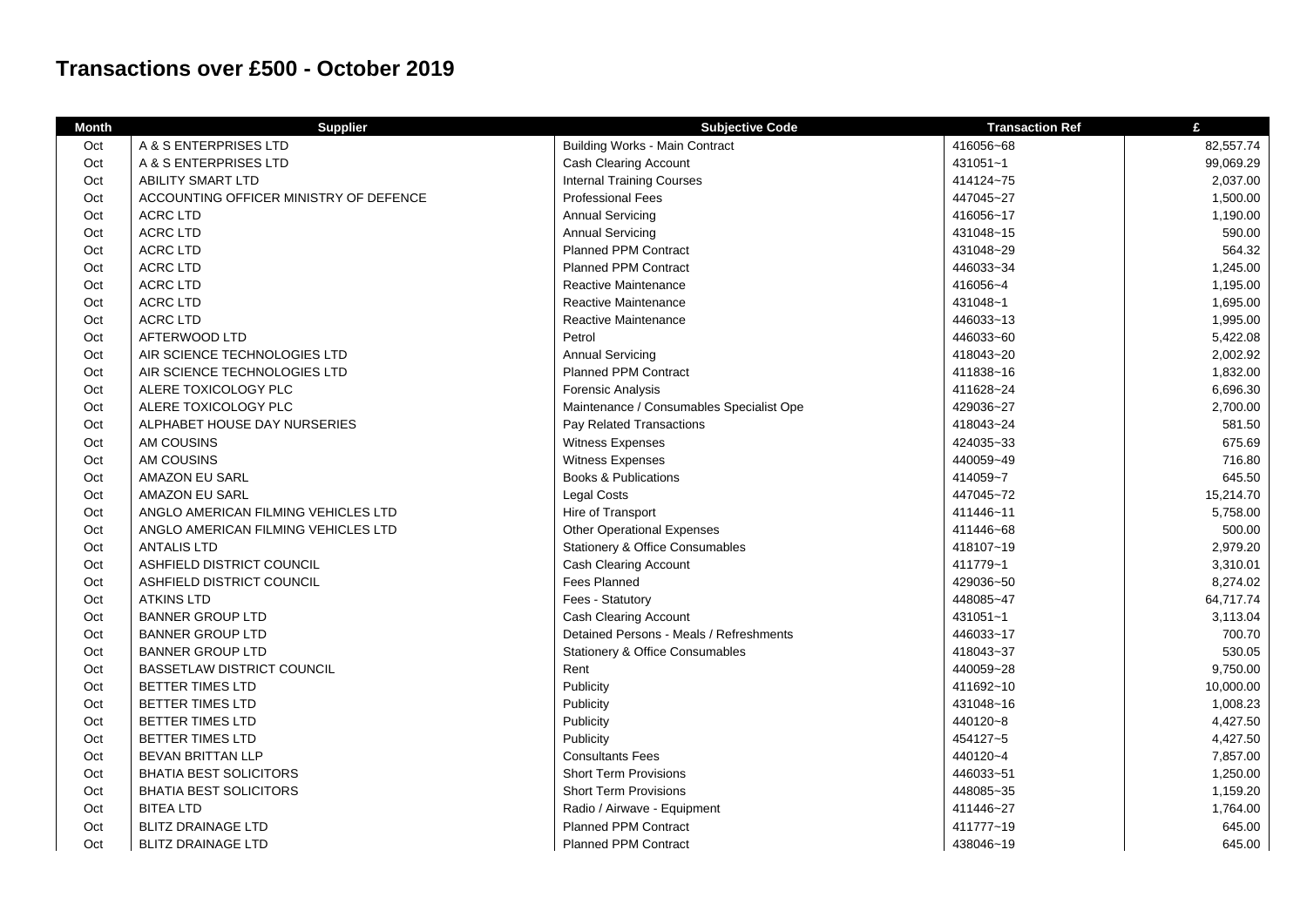| <b>Month</b> | <b>Supplier</b>                     | <b>Subjective Code</b>                   | <b>Transaction Ref</b> | £         |
|--------------|-------------------------------------|------------------------------------------|------------------------|-----------|
| Oct          | <b>BMW GROUP</b>                    | Vehicle Purchases                        | 429036~46              | 27,099.35 |
| Oct          | <b>BMW GROUP</b>                    | Vehicles - Spares                        | 440059~9               | 28,459.94 |
| Oct          | <b>BOLSOVER PROPERTIES LTD</b>      | Rent                                     | 440120~17              | 18,580.95 |
| Oct          | BRITISH TELECOMMUNICATIONS PLC      | <b>Network Services</b>                  | 424035~22              | 26,403.59 |
| Oct          | BRITNELL TREE SERVICES LTD          | <b>Planned Maintenance</b>               | 448085~11              | 1,460.00  |
| Oct          | <b>BROOK STREET (UK) LTD</b>        | Agency / Temp Staff                      | 411446~54              | 1,241.37  |
| Oct          | <b>BROOK STREET (UK) LTD</b>        | Agency / Temp Staff                      | 438046~36              | 990.12    |
| Oct          | <b>BROOK STREET (UK) LTD</b>        | Agency / Temp Staff                      | 438046~47              | 786.60    |
| Oct          | <b>BROOK STREET (UK) LTD</b>        | Agency / Temp Staff                      | 454127~16              | 734.16    |
| Oct          | <b>BROXTOWE BOROUGH COUNCIL</b>     | <b>Cash Clearing Account</b>             | 431051~1               | 706.00    |
| Oct          | <b>BROXTOWE BOROUGH COUNCIL</b>     | Rent                                     | 416056~48              | 5,847.75  |
| Oct          | <b>BT GLOBAL SERVICES</b>           | Airwave                                  | 411446~2               | 1,083.32  |
| Oct          | <b>BUDDILTD</b>                     | Maintenance / Consumables Specialist Ope | 411446~26              | 2,475.00  |
| Oct          | <b>BUDDILTD</b>                     | Maintenance / Consumables Specialist Ope | 424087~10              | 2,820.00  |
| Oct          | CAPITA BUSINESS SERVICES LTD        | <b>External Training Courses</b>         | 446033~3               | 5,190.00  |
| Oct          | CAPITA BUSINESS SERVICES LTD        | Hardware - maintenance                   | 446033~16              | 22,928.79 |
| Oct          | CAPITA BUSINESS SERVICES LTD        | Hardware - maintenance                   | 454127~6               | 22,928.79 |
| Oct          | CAPITA BUSINESS SERVICES LTD        | <b>Hotel Accommodation</b>               | 418107~36              | 1,123.00  |
| Oct          | CAPITA BUSINESS SERVICES LTD        | <b>Hotel Accommodation</b>               | 418107~64              | 1,161.75  |
| Oct          | CAPITA BUSINESS SERVICES LTD        | <b>Hotel Accommodation</b>               | 418107~66              | 799.00    |
| Oct          | CAPITA BUSINESS SERVICES LTD        | <b>Hotel Accommodation</b>               | 418107~73              | 987.72    |
| Oct          | CAPITA BUSINESS SERVICES LTD        | <b>Hotel Accommodation</b>               | 418107~87              | 517.30    |
| Oct          | CASTLE CAVENDISH FOUNDATION         | <b>Grants to Voluntary Bodies</b>        | 453057~23              | 4,680.00  |
| Oct          | <b>CDW LTD</b>                      | Hardware - purchase                      | 447045~17              | 7,871.80  |
| Oct          | CENTURY FIRE AND SECURITY LTD       | Reactive Maintenance                     | 418107~18              | 1,181.48  |
| Oct          | <b>CERTAS ENERGY UK LTD</b>         | <b>Diesel</b>                            | 416056~9               | 9,380.70  |
| Oct          | <b>CERTAS ENERGY UK LTD</b>         | Diesel                                   | 431048~58              | 10,426.13 |
| Oct          | <b>CERTAS ENERGY UK LTD</b>         | Diesel                                   | 440120~12              | 10,423.00 |
| Oct          | <b>CERTAS ENERGY UK LTD</b>         | Diesel                                   | 447045~26              | 10,423.00 |
| Oct          | <b>CERTAS ENERGY UK LTD</b>         | Diesel                                   | 451058~8               | 10,187.00 |
| Oct          | <b>CERTAS ENERGY UK LTD</b>         | Petrol                                   | 416056~75              | 10,145.01 |
| Oct          | CHANGE COURSE CONSULTANTS LTD       | <b>External Training Courses</b>         | 411446~36              | 3,400.00  |
| Oct          | <b>CHARLES FELLOWS SUPPLIES LTD</b> | Detained Persons - Clothing              | 416056~53              | 1,576.80  |
| Oct          | CHARLES FELLOWS SUPPLIES LTD        | Detained Persons - Clothing              | 424087~23              | 1,920.00  |
| Oct          | <b>CHARLES FELLOWS SUPPLIES LTD</b> | Detained Persons - Clothing              | 447045~55              | 5,319.00  |
| Oct          | CHILDCARE EAST MIDLANDS LLP         | Pay Related Transactions                 | 440059~37              | 1,735.00  |
| Oct          | <b>CHORUS INTELLIGENCE LTD</b>      | <b>Cash Clearing Account</b>             | 447047~1               | 28,500.00 |
| Oct          | <b>CHORUS INTELLIGENCE LTD</b>      | Software Licences                        | 411777~18              | 23,750.00 |
| Oct          | <b>CHRISTINE CUTLAND</b>            | <b>Consultants Fees</b>                  | 424035~15              | 746.00    |
| Oct          | <b>CINTRA LTD</b>                   | Interpreters Fees & Translators Fees     | 418107~81              | 24,128.70 |
| Oct          | <b>CIPFA BUSINESS LTD</b>           | <b>Fees Planned</b>                      | 440120~13              | 2,000.00  |
| Oct          | CIVIL DEFENCE SUPPLY LTD            | Maintenance / Consumables Specialist Ope | 416056~13              | 23,158.08 |
| Oct          | <b>CLASSIC LIFTS LTD</b>            | <b>Planned Maintenance</b>               | 414124~9               | 954.00    |
| Oct          | CLYDE & CO LLP                      | <b>Short Term Provisions</b>             | 418043~29              | 12,097.55 |
| Oct          | CLYDE & CO LLP                      | <b>Short Term Provisions</b>             | 418107~56              | 6,355.85  |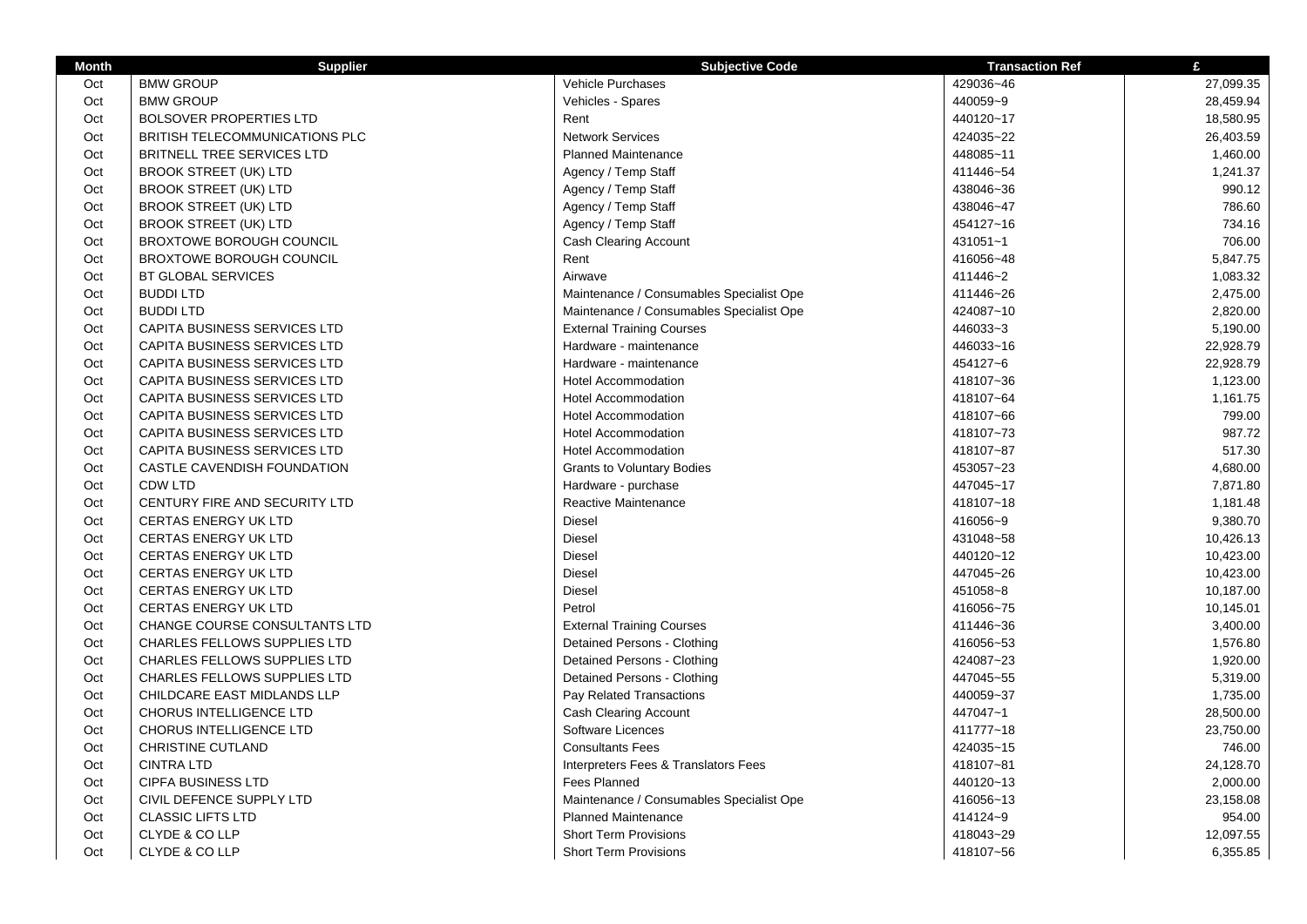| <b>Month</b> | <b>Supplier</b>                          | <b>Subjective Code</b>                   | <b>Transaction Ref</b> | £         |
|--------------|------------------------------------------|------------------------------------------|------------------------|-----------|
| Oct          | CLYDE & CO LLP                           | <b>Short Term Provisions</b>             | 446033~51              | 2,334.96  |
| Oct          | <b>COLLEGE GARTH LTD</b>                 | Police Dogs - Feed/kennelling/vets       | 438046~5               | 2,874.00  |
| Oct          | <b>COLLEGE OF POLICING</b>               | <b>External Assessment Centres</b>       | 411777~40              | 21,211.91 |
| Oct          | <b>COLLEGE OF POLICING</b>               | <b>External Assessment Centres</b>       | 418107~95              | 26,388.40 |
| Oct          | <b>COLLEGE OF POLICING</b>               | <b>External Training Courses</b>         | 411777~35              | 3,449.00  |
| Oct          | <b>COLLEGE OF POLICING</b>               | <b>External Training Courses</b>         | 411777~45              | 2,030.00  |
| Oct          | <b>COLLEGE OF POLICING</b>               | <b>External Training Courses</b>         | 416056~1               | 6,212.50  |
| Oct          | COLLEGE OF POLICING                      | <b>External Training Courses</b>         | 418043~41              | 797.50    |
| Oct          | <b>COLLEGE OF POLICING</b>               | <b>External Training Courses</b>         | 424035~2               | 3,933.00  |
| Oct          | COLLEGE OF POLICING                      | <b>External Training Courses</b>         | 424035~48              | 3,095.02  |
| Oct          | <b>COLLEGE OF POLICING</b>               | <b>External Training Courses</b>         | 438046~45              | 1,982.00  |
| Oct          | <b>CONNELL ASSOCIATES SOLICITORS</b>     | <b>Short Term Provisions</b>             | 448085~35              | 2,451.00  |
| Oct          | CONQUER PEST CONTROL LTD                 | Cash Clearing Account                    | 411779~1               | 2,632.80  |
| Oct          | <b>COONEEN AT WORK LTD</b>               | Clothing & Uniforms                      | 411777~33              | 3,041.66  |
| Oct          | <b>CORONA ENERGY</b>                     | Gas                                      | 416056~37              | 7,621.12  |
| Oct          | <b>CORONA ENERGY</b>                     | Gas                                      | 418107~45              | 5,916.24  |
| Oct          | <b>CORONA ENERGY</b>                     | Gas                                      | 446033~40              | 4,633.14  |
| Oct          | <b>CORONA ENERGY</b>                     | Gas                                      | 447045~35              | 5,068.23  |
| Oct          | <b>CREATIVE FLAVOURS</b>                 | <b>Corporate Hospitality</b>             | 411692~34              | 575.85    |
| Oct          | <b>CREATIVE FLAVOURS</b>                 | <b>Corporate Hospitality</b>             | 430113~4               | 575.85    |
| Oct          | <b>CREATIVE FLAVOURS</b>                 | <b>Corporate Hospitality</b>             | 430113~5               | 575.85    |
| Oct          | <b>CROWN PET FOODS LTD</b>               | Cash Clearing Account                    | 431051~1               | 960.90    |
| Oct          | CSA CLIENT FUNDS ACCOUNT                 | Pay Related Transactions                 | 431048~57              | 708.62    |
| Oct          | <b>CUSTOM FRAMES PICTURE FRAMING LTD</b> | <b>Corporate Hospitality</b>             | 451058~45              | 505.00    |
| Oct          | <b>CUSTOM FRAMES PICTURE FRAMING LTD</b> | <b>Presentations &amp; Awards</b>        | 411838~39              | 642.90    |
| Oct          | <b>CVL SYSTEMS LTD</b>                   | <b>Building Works - Main Contract</b>    | 418107~2               | 11,430.00 |
| Oct          | <b>CVL SYSTEMS LTD</b>                   | <b>Building Works - Other</b>            | 411692~21              | 4,088.57  |
| Oct          | <b>D.TEC INTERNATIONAL LTD</b>           | Maintenance / Consumables Specialist Ope | 411838~10              | 912.50    |
| Oct          | <b>D.TEC INTERNATIONAL LTD</b>           | Maintenance / Consumables Specialist Ope | 429036~24              | 904.00    |
| Oct          | DACOLL GROUP LTD                         | Software - upgrade / development         | 424035~44              | 11,305.40 |
| Oct          | <b>DEENSIDE LTD</b>                      | <b>Other Operational Expenses</b>        | 440059~6               | 20,258.92 |
| Oct          | DELL CORPORATION LTD                     | Hardware                                 | 411628~68              | 31,609.60 |
| Oct          | DEPARTMENT FOR WORK AND PENSIONS         | Pay Related Transactions                 | 431048~57              | 611.88    |
| Oct          | DEPARTMENT FOR WORK AND PENSIONS         | <b>Short Term Provisions</b>             | 448085~35              | 688.00    |
| Oct          | DERBYSHIRE COUNTY COUNCIL                | Vehicle Repairs                          | 411777~10              | 1,688.31  |
| Oct          | DFP SERVICES LTD                         | <b>Annual Servicing</b>                  | 418107~35              | 556.00    |
| Oct          | DFP SERVICES LTD                         | <b>Annual Servicing</b>                  | 431048~26              | 871.76    |
| Oct          | DFP SERVICES LTD                         | <b>Cash Clearing Account</b>             | 411779~1               | 2,269.31  |
| Oct          | DFP SERVICES LTD                         | <b>Cash Clearing Account</b>             | 431051~1               | 6,766.41  |
| Oct          | DFP SERVICES LTD                         | <b>Planned Maintenance</b>               | 411838~7               | 1,808.58  |
| Oct          | DFP SERVICES LTD                         | <b>Planned PPM Contract</b>              | 411777~19              | 614.16    |
| Oct          | DFP SERVICES LTD                         | Planned PPM Contract                     | 411838~15              | 3,944.09  |
| Oct          | DFP SERVICES LTD                         | <b>Planned PPM Contract</b>              | 418107~30              | 5,112.92  |
| Oct          | DFP SERVICES LTD                         | <b>Planned PPM Contract</b>              | 424035~21              | 3,533.99  |
| Oct          | DFP SERVICES LTD                         | <b>Planned PPM Contract</b>              | 431048~21              | 4,046.60  |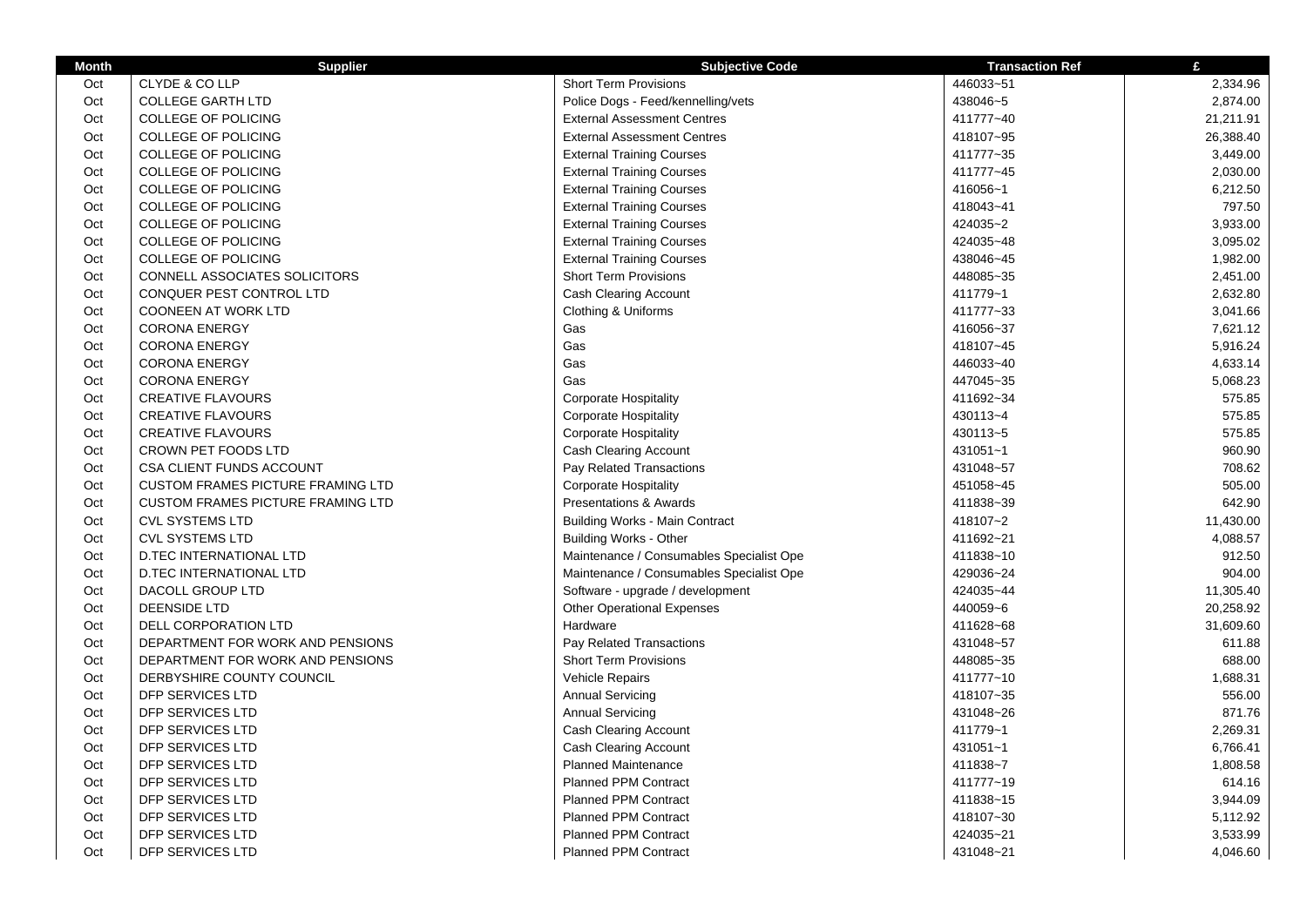| <b>Month</b> | <b>Supplier</b>                               | <b>Subjective Code</b>                   | <b>Transaction Ref</b> | £         |
|--------------|-----------------------------------------------|------------------------------------------|------------------------|-----------|
| Oct          | <b>DFP SERVICES LTD</b>                       | <b>Planned PPM Contract</b>              | 431048~33              | 1,847.48  |
| Oct          | DFP SERVICES LTD                              | <b>Planned PPM Contract</b>              | 447045~22              | 1,138.05  |
| Oct          | DFP SERVICES LTD                              | <b>Planned PPM Contract</b>              | 447045~24              | 1,938.11  |
| Oct          | DFP SERVICES LTD                              | <b>Planned PPM Contract</b>              | 448085~15              | 520.07    |
| Oct          | DFP SERVICES LTD                              | <b>Planned PPM Contract</b>              | 451058~21              | 1,188.78  |
| Oct          | DFP SERVICES LTD                              | <b>Planned PPM Contract</b>              | 451058~4               | 585.82    |
| Oct          | DFP SERVICES LTD                              | <b>Reactive Maintenance</b>              | 411838~4               | 587.93    |
| Oct          | DFP SERVICES LTD                              | <b>Reactive Maintenance</b>              | 438046~3               | 587.93    |
| Oct          | <b>DISKLABS LTD</b>                           | <b>Cash Clearing Account</b>             | 431051~1               | 1,286.40  |
| Oct          | <b>DISKLABS LTD</b>                           | <b>Network Services</b>                  | 411692~32              | 1,060.00  |
| Oct          | DODS PARLIAMENTARY COMMUNICATIONS LTD         | <b>Other Operational Expenses</b>        | 446033~49              | 2,064.00  |
| Oct          | DPM CONSULTANTS                               | <b>Short Term Provisions</b>             | 418043~29              | 672.00    |
| Oct          | DR E WOLSKA                                   | <b>Legal Costs</b>                       | 448085~44              | 1,320.00  |
| Oct          | DR RORY O'CONNOR                              | <b>Doctors Statements</b>                | 438046~46              | 1,659.00  |
| Oct          | <b>DRAINSCAN</b>                              | <b>Cash Clearing Account</b>             | 411779~1               | 3,570.00  |
| Oct          | <b>DUTYSHEET LTD</b>                          | <b>Professional Fees</b>                 | 411628~60              | 698.00    |
| Oct          | <b>DWF LLP</b>                                | Insurance Personal Accident              | 411628~56              | 7,588.40  |
| Oct          | <b>DWF LLP</b>                                | Insurance Personal Accident              | 416056~57              | 2,703.40  |
| Oct          | <b>DWF LLP</b>                                | <b>Short Term Provisions</b>             | 418043~29              | 2,448.40  |
| Oct          | <b>EAST MIDLANDS RFCA</b>                     | Hire of Rooms/Premises                   | 446033~20              | 999.00    |
| Oct          | <b>EASTERN SHIRES PURCHASING ORGANISATION</b> | Furniture                                | 411628~13              | 1,194.00  |
| Oct          | EDF ENERGY CUSTOMERS LTD                      | Electricity                              | 424035~17              | 70,655.71 |
| Oct          | <b>ELASTICSEARCH LTD</b>                      | <b>External Training Courses</b>         | 438046~28              | 1,485.00  |
| Oct          | ENTERPRISE RENT-A-CAR (UK) LTD                | Hire of Transport                        | 418107~12              | 885.97    |
| Oct          | ENTERPRISE RENT-A-CAR (UK) LTD                | Hire of Transport                        | 440120~22              | 650.16    |
| Oct          | ENTERPRISE RENT-A-CAR (UK) LTD                | Hire of Transport                        | 440120~5               | 2,197.07  |
| Oct          | ENTERPRISE RENT-A-CAR (UK) LTD                | Hire of Transport                        | 447045~15              | 2,854.98  |
| Oct          | <b>ENVIRONTEC LTD</b>                         | <b>External Training Courses</b>         | 446033~58              | 700.00    |
| Oct          | EUROTECH ENVIRONMENTAL LTD                    | <b>Planned Maintenance</b>               | 448085~51              | 1,435.00  |
| Oct          | EVERYTHING EVERYWHERE LTD                     | <b>Cash Clearing Account</b>             | 431051~1               | 23,391.89 |
| Oct          | EVERYTHING EVERYWHERE LTD                     | Mobile Phone Call Charges & Contract Cos | 416056~15              | 2,290.88  |
| Oct          | EVERYTHING EVERYWHERE LTD                     | Mobile Phone Call Charges & Contract Cos | 418043~10              | 34,612.25 |
| Oct          | EVERYTHING EVERYWHERE LTD                     | Mobile Phone Call Charges & Contract Cos | 453057~5               | 22,079.09 |
| Oct          | <b>EXPERIAN LTD</b>                           | Subscriptions                            | 416056~40              | 1,337.08  |
| Oct          | F W THORPE PLC                                | <b>Building Works - Main Contract</b>    | 411777~5               | 5,169.15  |
| Oct          | F W THORPE PLC                                | <b>Building Works - Main Contract</b>    | 429030~1               | 18,166.50 |
| Oct          | F W THORPE PLC                                | <b>Building Works - Main Contract</b>    | 438046~1               | 664.35    |
| Oct          | F W THORPE PLC                                | Furniture & Fittings                     | 414059~33              | 1,829.45  |
| Oct          | <b>FERNICO EUROPE LTD</b>                     | Forensic Analysis                        | 411446~66              | 11,890.00 |
| Oct          | FIREBRAND TRAINING LTD                        | <b>External Training Courses</b>         | 411838~3               | 3,752.00  |
| Oct          | FIRST FORENSIC SOLUTIONS LTD                  | Other IT Costs                           | 424087~13              | 5,500.00  |
| Oct          | FIRST FORENSIC SOLUTIONS LTD                  | <b>Other Operational Expenses</b>        | 440120~31              | 3,285.00  |
| Oct          | <b>FLOGAS BRITAIN LTD</b>                     | Heating Fuel Oil                         | 414124~21              | 2,785.35  |
| Oct          | <b>FLOGAS BRITAIN LTD</b>                     | <b>Heating Fuel Oil</b>                  | 446033~27              | 621.08    |
| Oct          | FORCE DEVELOPMENT SERVICES LTD                | <b>Specialist Equipment</b>              | 411446~60              | 10,440.00 |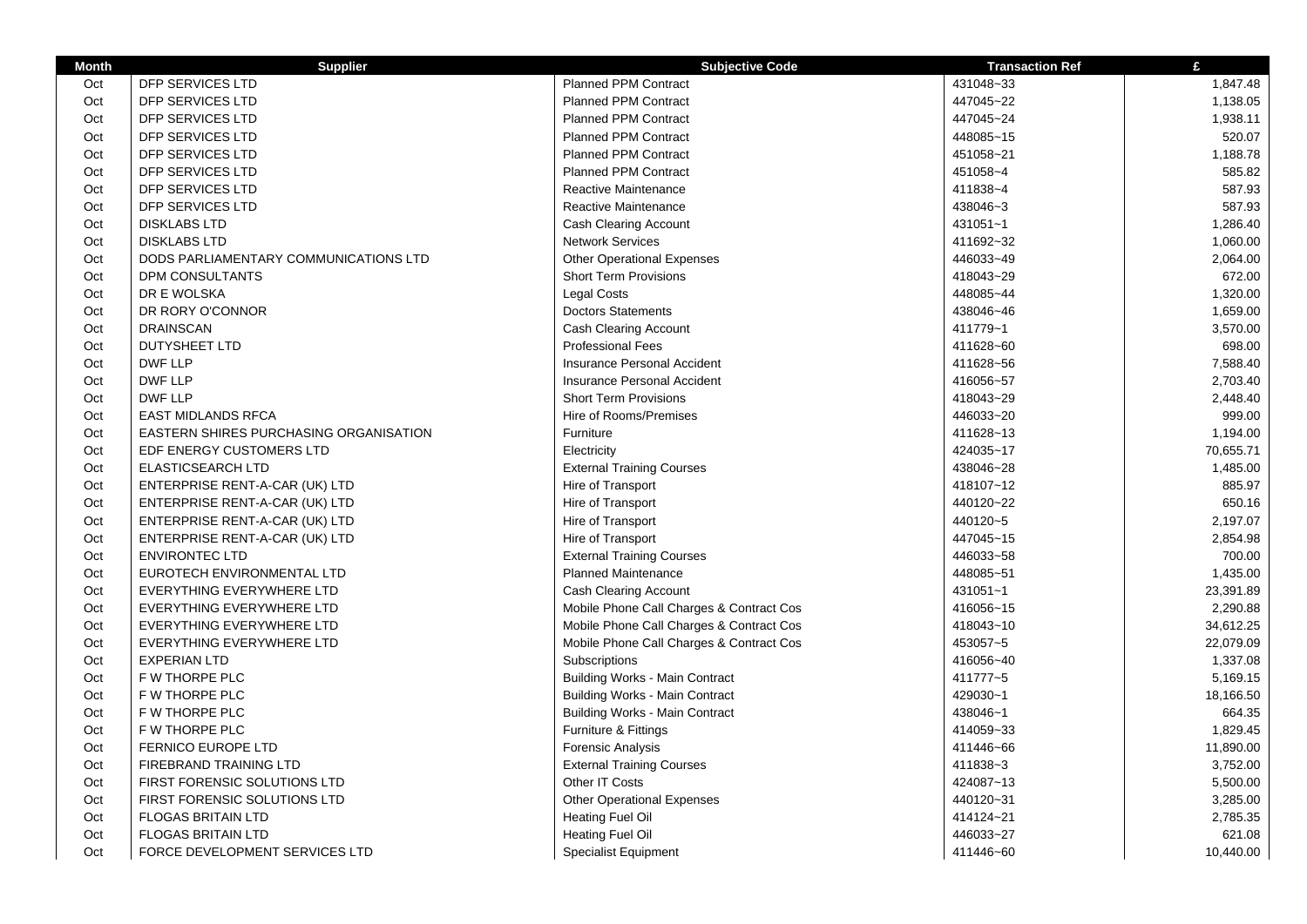| <b>Month</b> | <b>Supplier</b>                           | <b>Subjective Code</b>                   | <b>Transaction Ref</b> | £            |
|--------------|-------------------------------------------|------------------------------------------|------------------------|--------------|
| Oct          | FORENSIC VIDEO SERVICES LTD               | Forensic Analysis                        | 411446~46              | 1,200.00     |
| Oct          | FORENSIC VIDEO SERVICES LTD               | Maintenance / Consumables Specialist Ope | 416056~84              | 1,600.00     |
| Oct          | FWP PLUMBERS NOTTINGHAM LTD               | Reactive Maintenance                     | 411777~13              | 695.37       |
| Oct          | FWP PLUMBERS NOTTINGHAM LTD               | Reactive Maintenance                     | 438046~24              | 700.00       |
| Oct          | G4S HEALTH SERVICES (UK) LTD              | Police Surgeons / Clinicians             | 454127~8               | 23,159.71    |
| Oct          | <b>GEDLING BOROUGH COUNCIL</b>            | Rent                                     | 416056~60              | 7,875.00     |
| Oct          | <b>GEDLING BOROUGH COUNCIL</b>            | Rent                                     | 424087~27              | 7,875.00     |
| Oct          | <b>GENIUS WITHIN CIC</b>                  | <b>Cash Clearing Account</b>             | 431051~1               | 3,816.00     |
| Oct          | <b>GENIUS WITHIN CIC</b>                  | <b>Tuition Fees</b>                      | 411692~59              | 960.00       |
| Oct          | <b>GEO HANSON &amp; SONS HUCKNALL LTD</b> | <b>Planned Maintenance</b>               | 429036~5               | 598.34       |
| Oct          | <b>GEO HANSON &amp; SONS HUCKNALL LTD</b> | <b>Planned Maintenance</b>               | 440059~13              | 9,888.19     |
| Oct          | <b>GEO HANSON &amp; SONS HUCKNALL LTD</b> | <b>Planned Maintenance</b>               | 440059~7               | 684.00       |
| Oct          | <b>GEOFF SMITH ASSOCIATES LTD</b>         | Software Licences                        | 418043~13              | 12,527.39    |
| Oct          | <b>GIVE AS YOU EARN</b>                   | Pay Related Transactions                 | 431048~35              | 1,033.50     |
| Oct          | <b>GIVE AS YOU EARN</b>                   | Pay Related Transactions                 | 431048~36              | 9,976.20     |
| Oct          | <b>GIVE AS YOU EARN</b>                   | Pay Related Transactions                 | 431048~37              | 906.24       |
| Oct          | <b>GLIDER DIGITAL LTD</b>                 | Cash Clearing Account                    | 411779~1               | 1,462.15     |
| Oct          | GMB (MIDLANDS & EAST COAST)               | Pay Related Transactions                 | 447045~47              | 2,521.96     |
| Oct          | <b>GO 2 TELECOM LTD</b>                   | <b>Consultants Fees</b>                  | 431048~27              | 5,672.00     |
| Oct          | <b>GOVNET COMMUNICATIONS</b>              | Conference & Seminar Fees                | 414124~73              | 711.00       |
| Oct          | <b>GREGSONS SOLICITORS</b>                | <b>Short Term Provisions</b>             | 411838~33              | 4,731.70     |
| Oct          | <b>GREGSONS SOLICITORS</b>                | <b>Short Term Provisions</b>             | 448085~35              | 1,500.00     |
| Oct          | HANSON ANIMAL DOCTOR LTD                  | Stray Animals (maintenance costs)        | 414124~32              | 2,520.65     |
| Oct          | HARLEY STREET ANDROLOGY LTD               | <b>Forensic Analysis</b>                 | 431048~47              | 3,500.00     |
| Oct          | <b>HARROW GREEN LTD</b>                   | <b>Planned Maintenance</b>               | 424035~50              | 708.50       |
| Oct          | <b>HARROW GREEN LTD</b>                   | <b>Waste Disposal</b>                    | 447045~4               | 1,569.90     |
| Oct          | <b>HEALTHWORK LTD</b>                     | <b>Other Medical Costs</b>               | 440059~32              | 4,500.00     |
| Oct          | HERTFORDSHIRE COUNTY COUNCIL              | Stationery & Office Consumables          | 451058~9               | 533.20       |
| Oct          | HIGH ACCESS-ABILITY LTD                   | <b>Planned Maintenance</b>               | 440059~25              | 600.00       |
| Oct          | HIGH ACCESS-ABILITY LTD                   | Reactive Maintenance                     | 411446~41              | 950.00       |
| Oct          | HM REVENUE & CUSTOMS                      | Apprentice Levy                          | 411692~48              | 48,153.00    |
| Oct          | HM REVENUE & CUSTOMS                      | Cash Clearing Account                    | 424037~3               | 3,071,799.51 |
| Oct          | HM REVENUE & CUSTOMS                      | <b>CIS Control</b>                       | 429037~5               | 5,672.00     |
| Oct          | HM REVENUE & CUSTOMS                      | Pay Related Transactions                 | 411692~50              | 1,025,900.32 |
| Oct          | HM REVENUE & CUSTOMS                      | Pay Related Transactions                 | 411692~51              | 865,215.83   |
| Oct          | HM REVENUE & CUSTOMS                      | Pay Related Transactions                 | 411692~52              | 26,497.00    |
| Oct          | HM REVENUE & CUSTOMS                      | Pay Related Transactions                 | 411692~53              | 1,115,811.58 |
| Oct          | <b>HOGG ROBINSON (TRAVEL) LTD</b>         | <b>Hotel Accommodation</b>               | 414059~15              | 3,921.62     |
| Oct          | <b>ICCA ENTERPRISES CIC</b>               | Hire of Rooms/Premises                   | 438046~49              | 600.00       |
| Oct          | <b>IMARA</b>                              | <b>Cash Clearing Account</b>             | 431051~1               | 15,515.23    |
| Oct          | <b>IMARA</b>                              | Other PA Grants                          | 411838~23              | 15,515.23    |
| Oct          | INCOM TELECOMMUNICATIONS                  | Minor Systems                            | 446033~30              | 731.88       |
| Oct          | INSIDE OUT GROUP (EUROPE) LTD             | <b>Building Works - Other</b>            | 431048~62              | 550.00       |
| Oct          | <b>INTERSPIRO LTD</b>                     | <b>Catering Equipment</b>                | 454112~5               | 1,461.77     |
| Oct          | <b>IRON MOUNTAIN (UK) LTD</b>             | Storage                                  | 416056~76              | 2,717.93     |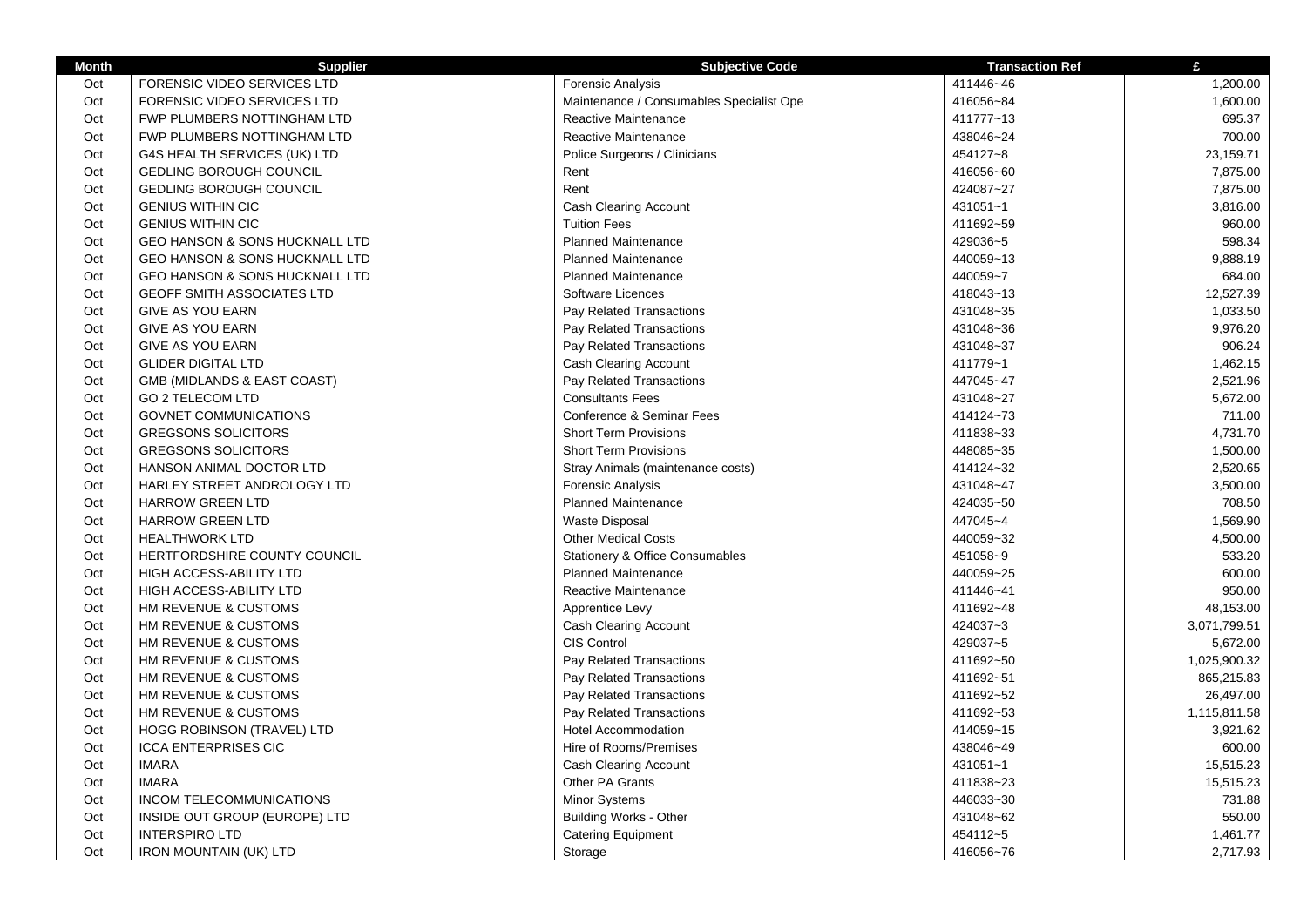| <b>Month</b> | <b>Supplier</b>                    | <b>Subjective Code</b>                              | <b>Transaction Ref</b> | £                      |
|--------------|------------------------------------|-----------------------------------------------------|------------------------|------------------------|
| Oct          | JENOPTIK TRAFFIC SOLUTIONS UK LTD  | Hardware - maintenance                              | 411446~21              | 11,872.50              |
| Oct          | <b>JJ ARMSTRONG</b>                | <b>Consultants Fees</b>                             | 411838~29              | 800.00                 |
| Oct          | JOHN E WRIGHT & COMPANY LTD        | <b>Other Operational Expenses</b>                   | 447045~13              | 986.62                 |
| Oct          | JOSEPH MERRITT GROUP PLC           | <b>Planned Maintenance</b>                          | 416056~19              | 1,395.00               |
| Oct          | <b>JULIAN ALLSOP</b>               | <b>Legal Costs</b>                                  | 431048~19              | 1,410.00               |
| Oct          | JUNO WOMEN'S AID                   | Other PA Grants                                     | 418043~52              | 2,055.25               |
| Oct          | <b>JUST LEARNING NURSERIES LTD</b> | Pay Related Transactions                            | 418043~24              | 636.00                 |
| Oct          | <b>JW HINCHLIFFE (TANKS) LTD</b>   | <b>Building Works - Main Contract</b>               | 429036~42              | 28,360.00              |
| Oct          | <b>KAPLAN FINANCIAL LTD</b>        | <b>External Training Courses</b>                    | 414059~13              | 1,290.83               |
| Oct          | <b>KAPLAN FINANCIAL LTD</b>        | <b>External Training Courses</b>                    | 418107~26              | 1,290.83               |
| Oct          | <b>KCH GARDEN SQUARE</b>           | Legal Costs                                         | 438046~40              | 960.00                 |
| Oct          | LAMBERT SMITH HAMPTON LTD          | <b>Consultants Fees</b>                             | 411692~14              | 21,999.00              |
| Oct          | <b>LINDUM GROUP</b>                | <b>Building Works - Main Contract</b>               | 438046~1               | 71,079.44              |
| Oct          | LOROCKMOR WORKING DOGS LTD         | Police Dogs - purchase                              | 411446~32              | 8,000.00               |
| Oct          | <b>LYCAMOBILE UK LTD</b>           | <b>Electronic Forensics</b>                         | 414059~21              | 810.00                 |
| Oct          | <b>MACOI LTD</b>                   | Furniture                                           | 414059~30              | 825.05                 |
| Oct          | <b>MACOI LTD</b>                   | Furniture                                           | 414059~6               | 517.68                 |
| Oct          | <b>MACOI LTD</b>                   | Furniture                                           | 429036~8               | 921.08                 |
| Oct          | MANSFIELD DISTRICT COUNCIL         | Cash Clearing Account                               | 431051~1               | 20,664.00              |
| Oct          | <b>MAZARS LLP</b>                  | <b>Internal Audit Fee</b>                           | 440059~30              | 4,802.00               |
| Oct          | MITIE GROUP PLC                    | <b>Cash Clearing Account</b>                        | 447047~1               | 86,640.33              |
| Oct          | MITIE GROUP PLC                    | Police Surgeons / Clinicians                        | 411838~24              | 86,640.33              |
| Oct          | <b>MIVEN LTD</b>                   | Fees Planned                                        | 411446~35              | 88,910.21              |
| Oct          | <b>MIVEN LTD</b>                   | <b>Planned Maintenance</b>                          | 411692~66              | 8,062.00               |
| Oct          | <b>MIVEN LTD</b>                   | Rent                                                | 411628~48              | 3,375.00               |
| Oct          | <b>MIVEN LTD</b>                   | Service Charge                                      | 411446~9               | 3,325.89               |
| Oct          | <b>MLL TELECOM</b>                 | <b>Network Services</b>                             | 451058~22              | 8,944.25               |
| Oct          | <b>MORRIS VERMAPORT LTD</b>        | <b>Planned PPM Contract</b>                         | 438046~19              | 759.00                 |
| Oct          | <b>MORRIS VERMAPORT LTD</b>        | Reactive Maintenance                                | 438033~1               | 733.00                 |
| Oct          | NATIONAL CRIME AGENCY              | <b>External Training Courses</b>                    | 446033~3               | 4,038.00               |
| Oct          | NATIONAL CRIME AGENCY              | <b>Professional Fees</b>                            | 416056~65              | 1,136.00               |
| Oct          | NATIONAL MONITORING                | Cash Clearing Account                               | 431051~1               | 3,605.14               |
| Oct          | NATIONAL MONITORING                | Covert Alarms, CCTV & Security Systems              | 418043~34              | 2,836.88               |
| Oct          | <b>NCC PENSION FUND</b>            | Pay Related Transactions                            | 411692~54              | 398,653.75             |
| Oct          | <b>NCC PENSION FUND</b>            | Pay Related Transactions                            | 411692~55              | 193,621.56             |
| Oct          | <b>NCC PENSION FUND</b>            |                                                     | 451058~29              | 407,267.62             |
| Oct          | <b>NCC PENSION FUND</b>            | Pay Related Transactions                            | 451058~30              |                        |
| Oct          | NEOLOGY UK LTD                     | Pay Related Transactions<br><b>Network Services</b> | 446033~29              | 195,633.41<br>2,728.00 |
|              | NEOPOST LTD                        |                                                     |                        |                        |
| Oct          |                                    | Cash Clearing Account                               | 411779~1               | 582.62                 |
| Oct          | NEOPOST LTD                        | Postage Costs                                       | 440059~2               | 2,280.21               |
| Oct          | NETCALL TELECOM LTD                | <b>Network Services</b>                             | 448085~17              | 38,907.00              |
| Oct          | NO 1 COPPERPOT CREDIT UNION        | Pay Related Transactions                            | 431048~44              | 24,434.61              |
| Oct          | NO 1 COPPERPOT CREDIT UNION        | Pay Related Transactions                            | 447045~46              | 5,388.14               |
| Oct          | NOTTINGHAM CITY COUNCIL            | Miscellaneous Income                                | 411692~74              | 16,113.00              |
| Oct          | NOTTINGHAM CITY COUNCIL            | Miscellaneous Income                                | 424035~61              | 16,113.00              |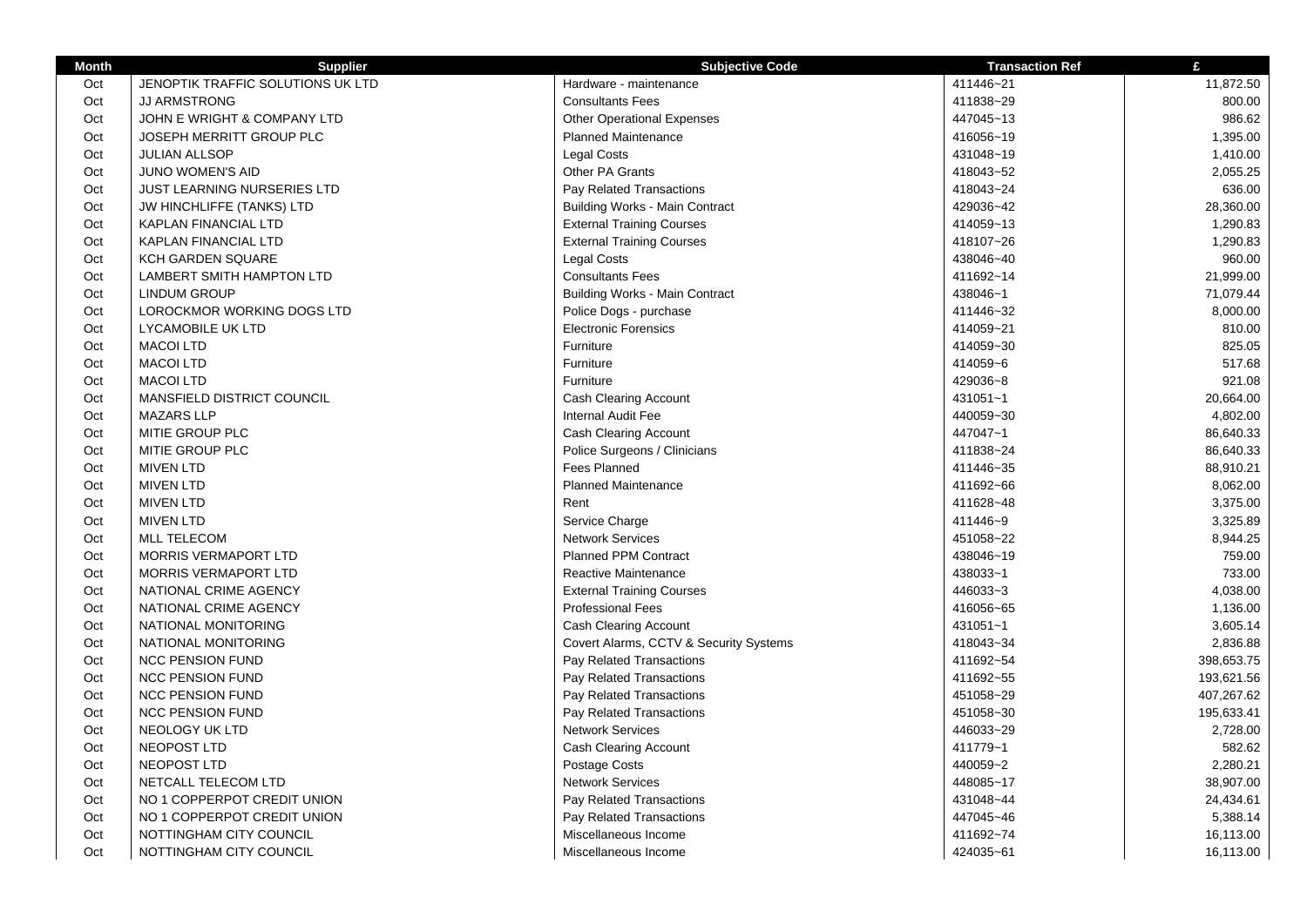| <b>Month</b> | <b>Supplier</b>                                       | <b>Subjective Code</b>                   | <b>Transaction Ref</b> | £            |
|--------------|-------------------------------------------------------|------------------------------------------|------------------------|--------------|
| Oct          | NOTTINGHAM CITY COUNCIL                               | Young Offenders Teams                    | 411777~51              | 53,100.00    |
| Oct          | NOTTINGHAM COACHES LTD                                | <b>Professional Fees</b>                 | 424035~18              | 2,475.00     |
| Oct          | NOTTINGHAM TRENT UNIVERSITY                           | Hire of Rooms/Premises                   | 418043~8               | 650.00       |
| Oct          | NOTTINGHAMSHIRE AND CITY OF NOTTINGHAM FIRE AUTHORITY | <b>Building Works - Main Contract</b>    | 411692~58              | 31,091.88    |
| Oct          | NOTTINGHAMSHIRE AND CITY OF NOTTINGHAM FIRE AUTHORITY | Diesel                                   | 418107~1               | 12,208.11    |
| Oct          | NOTTINGHAMSHIRE AND CITY OF NOTTINGHAM FIRE AUTHORITY | <b>Diesel</b>                            | 451058~1               | 14,212.44    |
| Oct          | NOTTINGHAMSHIRE AND CITY OF NOTTINGHAM FIRE AUTHORITY | Licence Fees                             | 418043~54              | 1,890.10     |
| Oct          | NOTTINGHAMSHIRE AND CITY OF NOTTINGHAM FIRE AUTHORITY | Licence Fees                             | 418107~98              | 1,890.10     |
| Oct          | NOTTINGHAMSHIRE COUNTY COUNCIL                        | <b>Other Partnerships</b>                | 451058~11              | 129,689.00   |
| Oct          | NOTTS POLICE BENEVOLENT FUND                          | Cash Clearing Account                    | 447047~1               | 848.89       |
| Oct          | NOTTS POLICE FEDERATION FUND                          | Pay Related Transactions                 | 431048~39              | 36,355.56    |
| Oct          | NOTTS POLICE FEDERATION FUND                          | Pay Related Transactions                 | 431048~40              | 39,385.55    |
| Oct          | NOTTS POLICE FEDERATION FUND                          | Pay Related Transactions                 | 447045~43              | 2,313.15     |
| Oct          | NOTTS POLICE SPORTS & SOCIAL CLUB                     | Pay Related Transactions                 | 431048~38              | 4,100.84     |
| Oct          | NOTTS POLICE SPORTS & SOCIAL CLUB                     | Pay Related Transactions                 | 447045~42              | 1,058.57     |
| Oct          | <b>NVCS LTD</b>                                       | <b>Office Equipment</b>                  | 424035~51              | 1,737.50     |
| Oct          | OFFICE FURNITURE TEAM GB LTD                          | Furniture                                | 411628~13              | 960.00       |
| Oct          | OFFICE FURNITURE TEAM GB LTD                          | Furniture                                | 446033~68              | 27,250.60    |
| Oct          | ORBIS PROTECT LTD                                     | <b>Decontamination Costs</b>             | 453057~2               | 1,295.00     |
| Oct          | ORBIS PROTECT LTD                                     | <b>Decontamination Costs</b>             | 453057~26              | 700.00       |
| Oct          | ORBIS PROTECT LTD                                     | <b>Decontamination Costs</b>             | 453057~7               | 1,810.00     |
| Oct          | ORBIS PROTECT LTD                                     | <b>Hazardous Waste</b>                   | 453057~10              | 2,070.00     |
| Oct          | ORBIS PROTECT LTD                                     | Vehicle Cleaning                         | 424087~25              | 3,490.00     |
| Oct          | ORBIS PROTECT LTD                                     | Vehicle Cleaning                         | 453057~24              | 7,327.50     |
| Oct          | <b>OUTFIT INTERNATIONAL A/S</b>                       | Maintenance / Consumables Specialist Ope | 429036~29              | 555.00       |
| Oct          | PAUL ELLIS AUTOS                                      | Partnership Grants                       | 418107~79              | 1,013.03     |
| Oct          | PAUL MURPHY                                           | Police Dogs - Feed/kennelling/vets       | 447045~7               | 892.20       |
| Oct          | PELLACRAFT LTD                                        | Stationery & Office Consumables          | 440120~15              | 645.50       |
| Oct          | PERFECT CIRCLE JV LTD                                 | Cash Clearing Account                    | 431051~1               | 13,841.34    |
| Oct          | PERFECT CIRCLE JV LTD                                 | Fees - Statutory                         | 411446~39              | 27,190.27    |
| Oct          | PERFECT CIRCLE JV LTD                                 | Fees - Statutory                         | 411446~7               | 76,124.59    |
| Oct          | PERFECT CIRCLE JV LTD                                 | Fees - Statutory                         | 411628~8               | 94,650.90    |
| Oct          | PERFECT CIRCLE JV LTD                                 | Fees - Statutory                         | 414124~23              | 9,044.94     |
| Oct          | PERFECT CIRCLE JV LTD                                 | Fees - Statutory                         | 424087~5               | 1,420.00     |
| Oct          | PERFECT CIRCLE JV LTD                                 | Fees - Statutory                         | 438046~7               | 8,326.29     |
| Oct          | PERFECT CIRCLE JV LTD                                 | Fees - Statutory                         | 440090~2               | 32,214.90    |
| Oct          | PERSONNEL HYGIENE SERVICES LTD                        | <b>Annual Servicing</b>                  | 440059~23              | 11,228.60    |
| Oct          | PERSONNEL HYGIENE SERVICES LTD                        | <b>Annual Servicing</b>                  | 454127~4               | 1,438.95     |
| Oct          | PERSONNEL HYGIENE SERVICES LTD                        | <b>Clinical Waste</b>                    | 448085~30              | 2,520.28     |
| Oct          | PFOA WELFARE SERVICES LTD                             | Cash Clearing Account                    | 411779~1               | 5,450.00     |
| Oct          | <b>PICK EVERARD</b>                                   | Fees - Other                             | 411628~34              | 4,488.00     |
| Oct          | POLICE AND CRIME COMMISSIONER FOR CHESHIRE            | <b>Collaboration service</b>             | 418043~38              | 791,808.31   |
| Oct          | POLICE AND CRIME COMMISSIONER FOR DERBYSHIRE          | Airwave                                  | 418043~1               | 13,139.00    |
| Oct          | POLICE AND CRIME COMMISSIONER FOR DERBYSHIRE          | <b>Collaboration service</b>             | 411692~71              | 3,215.28     |
| Oct          | POLICE AND CRIME COMMISSIONER FOR DERBYSHIRE          | <b>Collaboration service</b>             | 451058~34              | 1,382,854.00 |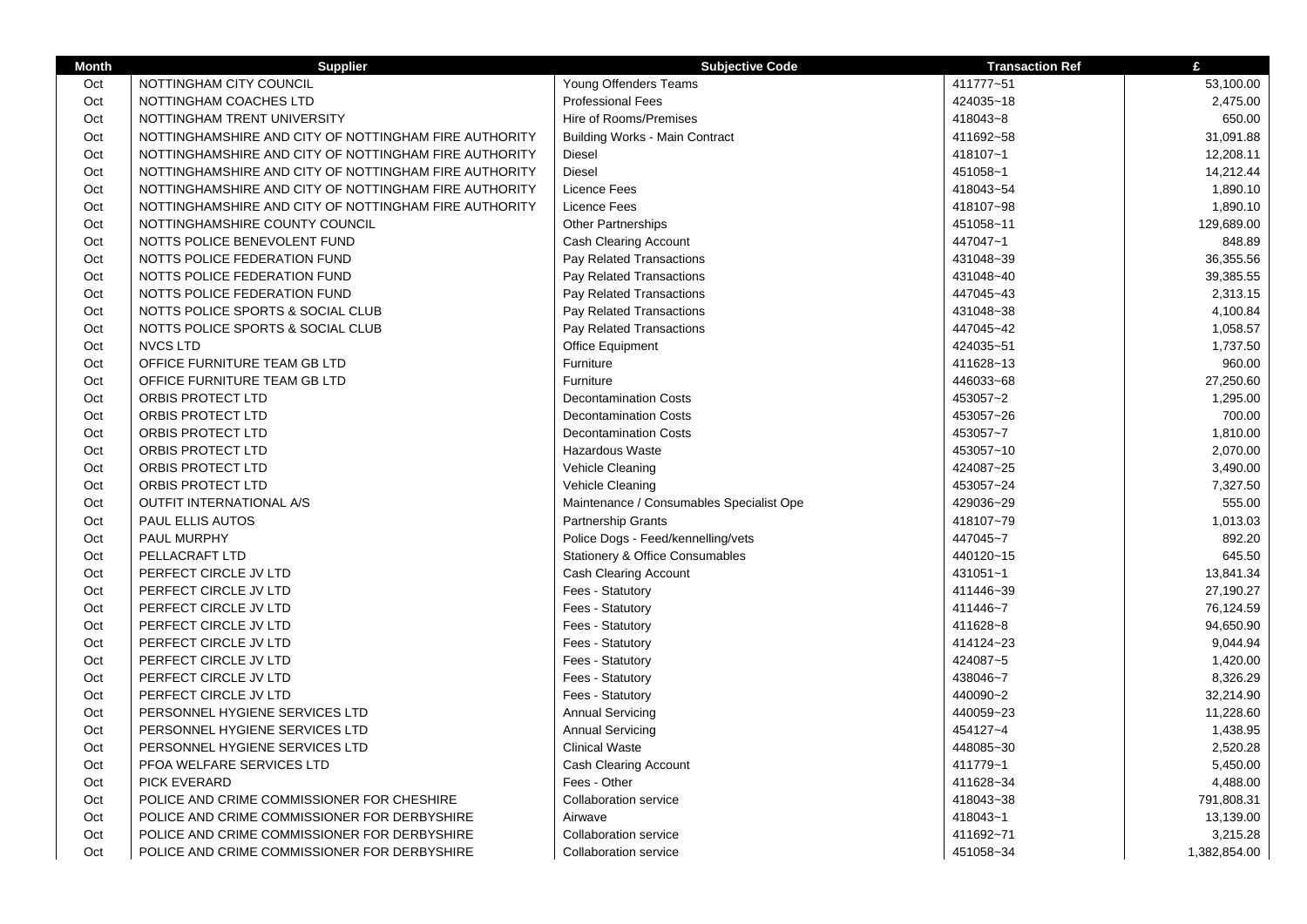| <b>Month</b> | <b>Supplier</b>                                   | <b>Subjective Code</b>               | <b>Transaction Ref</b> | £          |
|--------------|---------------------------------------------------|--------------------------------------|------------------------|------------|
| Oct          | POLICE AND CRIME COMMISSIONER FOR DERBYSHIRE      | Collaboration service                | 451058~35              | 447,643.00 |
| Oct          | POLICE AND CRIME COMMISSIONER FOR DERBYSHIRE      | <b>Forensic Analysis</b>             | 451058~38              | 968,088.00 |
| Oct          | POLICE AND CRIME COMMISSIONER FOR DERBYSHIRE      | <b>Other Partnerships</b>            | 418043~12              | 19,100.00  |
| Oct          | POLICE AND CRIME COMMISSIONER FOR DERBYSHIRE      | <b>Short Term Provisions</b>         | 429036~37              | 2,534.00   |
| Oct          | POLICE AND CRIME COMMISSIONER FOR ESSEX           | <b>Mutual Aid</b>                    | 416056~79              | 7,790.58   |
| Oct          | POLICE AND CRIME COMMISSIONER FOR LEICESTERSHIRE  | <b>Electronic Forensics</b>          | 451058~41              | 3,000.00   |
| Oct          | POLICE AND CRIME COMMISSIONER FOR LEICESTERSHIRE  | <b>Network Services</b>              | 418107~32              | 7,476.76   |
| Oct          | POLICE AND CRIME COMMISSIONER FOR SOUTH YORKSHIRE | Hire of Rooms/Premises               | 416056~64              | 1,300.00   |
| Oct          | POLICE AND CRIME COMMISSIONER FOR WEST YORKSHIRE  | <b>Collaboration service</b>         | 448085~20              | 149,361.00 |
| Oct          | POLICE AND CRIME COMMISSIONER FOR WEST YORKSHIRE  | <b>Other Partnerships</b>            | 429036~20              | 10,888.81  |
| Oct          | POLICE CRIME PREVENTION INITIATIVES LTD           | Cash Clearing Account                | 431051~1               | 779.40     |
| Oct          | POLICE MUTUAL ASSURANCE SOCIETY                   | Pay Related Transactions             | 431048~42              | 60,464.02  |
| Oct          | POLICE MUTUAL ASSURANCE SOCIETY                   | Pay Related Transactions             | 447045~44              | 5,134.35   |
| Oct          | POST OFFICE LTD                                   | Road Fund Licences                   | 414124~1               | 1,090.00   |
| Oct          | PRAECEDO BUSINESS SOLUTIONS LTD                   | <b>Consultants Fees</b>              | 411446~37              | 11,120.00  |
| Oct          | PREVENT LTD                                       | <b>Other Medical Costs</b>           | 416056~54              | 2,240.00   |
| Oct          | PROFESSIONAL DATA MANAGEMENT SERVICES LTD         | Other PA Grants                      | 411692~33              | 25,480.00  |
| Oct          | PRUDENTIAL                                        | Pay Related Transactions             | 447045~49              | 5,270.00   |
| Oct          | PSI TALENT MEASURE (UK) LTD                       | <b>Other Operational Expenses</b>    | 440120~11              | 700.00     |
| Oct          | R.M.S. ROOFING AND PROPERTY MAINTENANCE LTD       | Reactive Maintenance                 | 411446~3               | 850.00     |
| Oct          | <b>RAW2K LTD</b>                                  | <b>Vehicle Recovery Costs</b>        | 418043~23              | 6,445.00   |
| Oct          | <b>REED BUSINESS INFORMATION LTD</b>              | Subscriptions                        | 416056~70              | 2,630.00   |
| Oct          | REED SPECIALIST RECRUITMENT LTD                   | Agency / Temp Staff                  | 411777~28              | 2,095.00   |
| Oct          | REED SPECIALIST RECRUITMENT LTD                   | Agency / Temp Staff                  | 440059~39              | 4,190.00   |
| Oct          | REED SPECIALIST RECRUITMENT LTD                   | Agency / Temp Staff                  | 448085~29              | 2,095.00   |
| Oct          | RELIANCE HIGH TECH LTD                            | <b>Annual Servicing</b>              | 446033~33              | 2,093.69   |
| Oct          | RELIANCE HIGH TECH LTD                            | Planned PPM Contract                 | 411446~31              | 558.75     |
| Oct          | RELIANCE HIGH TECH LTD                            | Reactive Maintenance                 | 411446~3               | 906.30     |
| Oct          | RELIANCE HIGH TECH LTD                            | Reactive Maintenance                 | 411446~6               | 1,110.50   |
| Oct          | RELIANCE HIGH TECH LTD                            | Reactive Maintenance                 | 447045~9               | 1,075.40   |
| Oct          | <b>RICOH UK LTD</b>                               | Hardware - maintenance               | 431048~17              | 34,355.40  |
| Oct          | <b>RICOH UK LTD</b>                               | Photocopier Machines - Running Costs | 431048~30              | 10,102.49  |
| Oct          | <b>RISUAL LTD</b>                                 | Hardware                             | 411692~22              | 950.00     |
| Oct          | ROBINSON GALE - TASH UK LTD                       | <b>Other Operational Expenses</b>    | 424087~17              | 605.50     |
| Oct          | ROBINSON GALE - TASH UK LTD                       | <b>Other Operational Expenses</b>    | 446033~43              | 605.50     |
| Oct          | ROYAL MAIL GROUP PLC                              | Postage Costs                        | 411838~18              | 2,438.53   |
| Oct          | ROYAL MAIL GROUP PLC                              | Postage Costs                        | 418043~15              | 2,587.73   |
| Oct          | ROYAL MAIL GROUP PLC                              | Postage Costs                        | 438046~21              | 2,351.90   |
| Oct          | ROYAL MAIL GROUP PLC                              | Postage Costs                        | 440059~2               | 525.47     |
| Oct          | S G SMITH T/A EASYMOVE                            | Reactive Maintenance                 | 440120~24              | 5,692.86   |
| Oct          | SAFARILAND UK LTD                                 | Clothing & Uniforms                  | 411446~22              | 1,231.64   |
| Oct          | SAFARILAND UK LTD                                 | Clothing & Uniforms                  | 411446~48              | 3,868.20   |
| Oct          | SAFARILAND UK LTD                                 | Clothing & Uniforms                  | 414124~43              | 923.73     |
| Oct          | SAFARILAND UK LTD                                 | Clothing & Uniforms                  | 414125~4               | 923.73     |
| Oct          | SAFARILAND UK LTD                                 | Clothing & Uniforms                  | 418043~33              | 2,427.19   |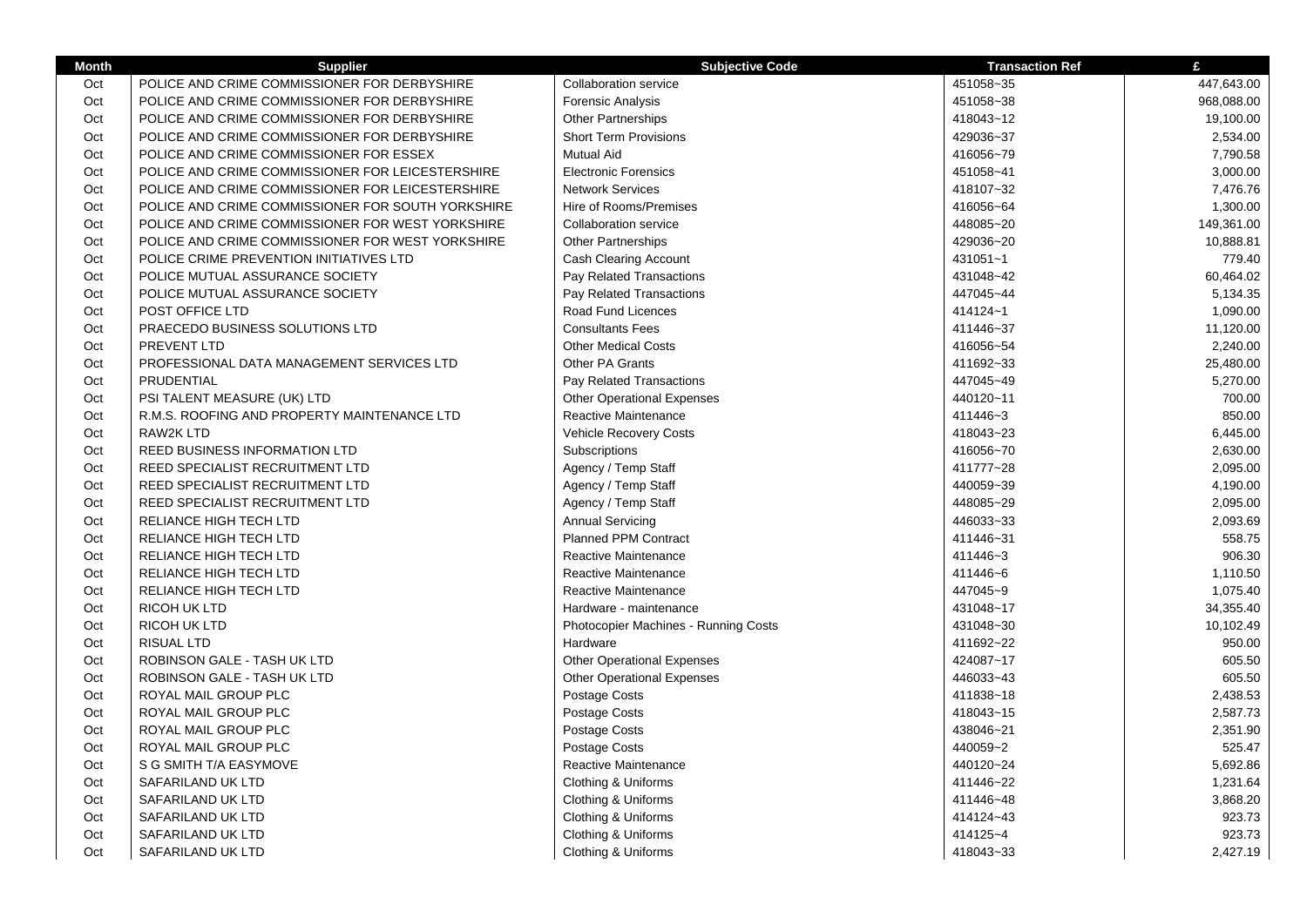| <b>Month</b> | <b>Supplier</b>                                 | <b>Subjective Code</b>                   | <b>Transaction Ref</b> | £         |
|--------------|-------------------------------------------------|------------------------------------------|------------------------|-----------|
| Oct          | <b>SALLIE MELLORS</b>                           | Witness Expenses                         | 411628~59              | 858.50    |
| Oct          | <b>SANCUS SOLUTIONS LTD</b>                     | <b>External Training Courses</b>         | 414124~66              | 1,500.00  |
| Oct          | SANCUS SOLUTIONS LTD                            | <b>External Training Courses</b>         | 440090~1               | 595.00    |
| Oct          | <b>SECOND ELEMENT LTD</b>                       | <b>Annual Servicing</b>                  | 414124~28              | 4,009.00  |
| Oct          | SECOND ELEMENT LTD                              | <b>Annual Servicing</b>                  | 448085~18              | 4,009.00  |
| Oct          | SECURE-A-FIELD LTD                              | Planned Maintenance                      | 411446~10              | 1,361.53  |
| Oct          | SEPURA LTD                                      | Radio / Airwave - Equipment              | 411628~27              | 1,365.00  |
| Oct          | <b>SEPURA LTD</b>                               | Radio / Airwave - Equipment              | 411692~18              | 2,500.00  |
| Oct          | <b>SEPURA LTD</b>                               | Radio / Airwave - Equipment              | 440120~10              | 585.00    |
| Oct          | <b>SEPURA LTD</b>                               | Radio / Airwave - Equipment              | 446033~22              | 5,677.36  |
| Oct          | <b>SERENDIPITYS NURSERY</b>                     | Pay Related Transactions                 | 418043~24              | 814.17    |
| Oct          | SERJEANTS INN CHAMBERS                          | <b>Short Term Provisions</b>             | 411628~53              | 933.80    |
| Oct          | SERJEANTS INN CHAMBERS                          | <b>Short Term Provisions</b>             | 438046~35              | 720.00    |
| Oct          | SERJEANTS INN CHAMBERS                          | <b>Short Term Provisions</b>             | 448085~35              | 3,538.56  |
| Oct          | SHARPLINE DECORATORS LTD                        | <b>Planned Maintenance</b>               | 447045~11              | 1,035.00  |
| Oct          | SHE UK                                          | Other PA Grants                          | 448085~40              | 37,631.98 |
| Oct          | <b>SHRED STATION LTD</b>                        | <b>Confidential Waste</b>                | 411838~20              | 577.50    |
| Oct          | SLATER ELECTRICAL SERVICES LTD                  | Fees - Statutory                         | 440059~61              | 503.60    |
| Oct          | SLATER ELECTRICAL SERVICES LTD                  | Hardware - maintenance                   | 418107~20              | 759.20    |
| Oct          | SLATER ELECTRICAL SERVICES LTD                  | <b>Planned Maintenance</b>               | 440120~9               | 1,164.40  |
| Oct          | SLATER ELECTRICAL SERVICES LTD                  | <b>Planned Maintenance</b>               | 448085~4               | 780.80    |
| Oct          | SLATER ELECTRICAL SERVICES LTD                  | Reactive Maintenance                     | 418107~3               | 596.63    |
| Oct          | SLATER ELECTRICAL SERVICES LTD                  | Reactive Maintenance                     | 438046~23              | 633.66    |
| Oct          | SLATER ELECTRICAL SERVICES LTD                  | <b>Reactive Maintenance</b>              | 440059~29              | 564.74    |
| Oct          | SMARTDESK SYSTEMS LTD T/A TGS SERVICES (UK) LTD | <b>Systems Development</b>               | 416056~29              | 708.95    |
| Oct          | SOLO SERVICE GROUP LTD                          | <b>Contract Cleaning</b>                 | 448085~21              | 45,907.34 |
| Oct          | SP SERVICES UK LTD                              | Maintenance / Consumables Specialist Ope | 424035~10              | 3,391.05  |
| Oct          | SP SERVICES UK LTD                              | <b>Specialist Equipment</b>              | 446033~65              | 2,249.85  |
| Oct          | <b>SPACEWISE</b>                                | <b>Specialist Equipment</b>              | 438046~17              | 1,170.00  |
| Oct          | STARTRAQ (UK) LTD                               | Software Licences                        | 411777~22              | 2,362.35  |
| Oct          | STARTRAQ (UK) LTD                               | Software Licences                        | 429036~26              | 9,465.47  |
| Oct          | SURE24 LTD                                      | <b>Specialist Equipment</b>              | 438046~44              | 9,991.00  |
| Oct          | SWEP INTERNATIONAL AB                           | <b>Planned Maintenance</b>               | 429036~22              | 3,940.19  |
| Oct          | SWITCH UP CIC                                   | <b>Grants to Voluntary Bodies</b>        | 453057~23              | 6,750.00  |
| Oct          | <b>T &amp; S HEATING LTD</b>                    | Reactive Maintenance                     | 411446~4               | 894.05    |
| Oct          | <b>T &amp; S HEATING LTD</b>                    | Reactive Maintenance                     | 411628~4               | 581.77    |
| Oct          | TELEPHONE TECHNOLOGY LTD                        | Mobile Phone Call Charges & Contract Cos | 411628~16              | 1,586.40  |
| Oct          | THE APPROPRIATE ADULT SERVICE LTD               | Witness Expenses                         | 440059~52              | 6,501.86  |
| Oct          | THE BOC GROUP LTD                               | Maintenance / Consumables Specialist Ope | 440120~7               | 688.78    |
| Oct          | THEBIGWORD INTERPRETING SERVICES LTD            | Interpreters Fees & Translators Fees     | 424087~21              | 2,002.35  |
| Oct          | TOUCH GRAPHIC DESIGN LTD                        | Publicity                                | 424035~59              | 1,781.00  |
| Oct          | <b>TRADE UK</b>                                 | <b>Cash Clearing Account</b>             | 411779~1               | 1,349.97  |
| Oct          | <b>TRAINLINE.COM LTD</b>                        | <b>Train Fares</b>                       | 411628~64              | 8,737.45  |
| Oct          | <b>TREVOR FORBES</b>                            | <b>Other Employee Costs</b>              | 429036~55              | 595.00    |
| Oct          | <b>TRISOFT LTD</b>                              | Radio / Airwave - Equipment              | 411692~18              | 1,983.52  |